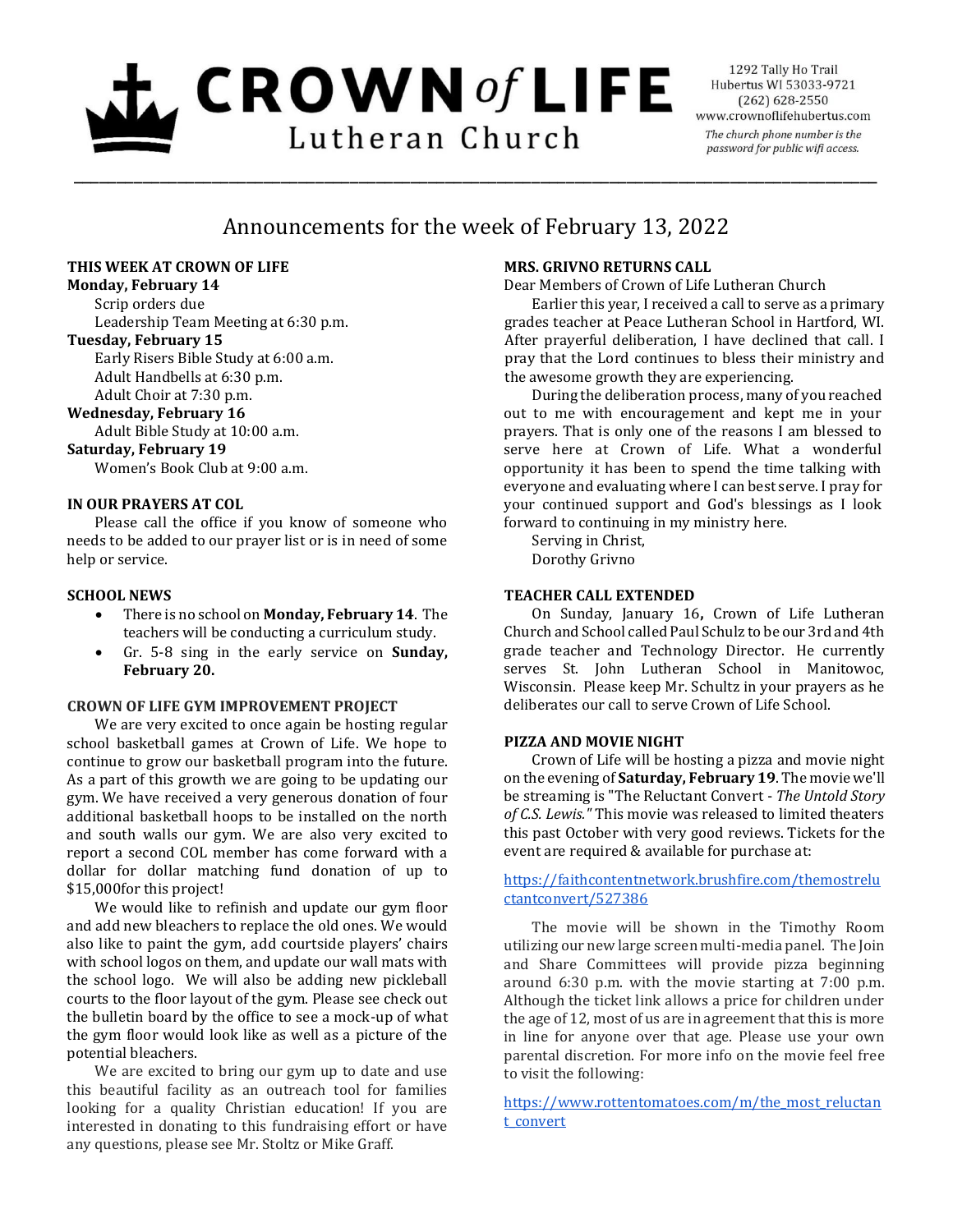#### **WOMEN'S BOOK CLUB**

Calling all ladies who love books! Join the Women's Book Club for the February read A Voice in the Wind by Francine Rivers. The club will meet next on **Saturday, February 19** at 9:00 a.m. Contact Becky Dreyer with any questions.

#### **MIDWEEK WORSHIP FOR LENT**

The season of Lent begins on **Ash Wednesday, March 2**. Crown of Life will observe this sacred season with additional midweek worship opportunities on Wednesdays at 4:00 and 6:30 p.m. from March 2 to April 6. These services will include a sermon series called, "The Crucial Hours," preached by the pastors and seminary students from Crown of Life and from St. Paul's Lutheran Church in Slinger. On March 23, the Seminary Chorus from Wisconsin Lutheran Seminary in Mequon will sing at our 6:30 p.m. service. Join us as we make our annual Lenten journey to the Savior's cross during our midweek services for Lent!

#### **AFTERCARE HELP NEEDED**

COL is looking to hire someone to help with childcare after school at 3:30 p.m. for two hours a day on Mondays and Wednesdays. Please contact Mr. Stoltz or the church office at 262-628-2550 if you are interested.

# **SHOP WITH SCRIP**

**January 29-February 24** Kwik Trip goes from 4% to 9% rebate. Help support our gym renovation project! Give it a try for gas, food, or entertainment. Scrip orders are due by the end of the day on the **second** and **fourth Monday of every month**. Use an order form located by the church mailboxes or contact Belinda Matter or Dawn Schaenzer with any questions.

#### **KETTLE MORAINE LUTHERAN HIGH SCHOOL NEWS**

The KML Chargers Ping Pong Club is in need of your unwanted ping pong tables, nets, and paddles. We will pick up your donated items and transport them to school. If you have items you are willing to donate, please contact the KML Main Office at 262-677-4051 or [office@kmlhs.org.](mailto:office@kmlhs.org) Thank you for your consideration in helping to make the ping pong club a success!

Registration is NOW OPEN for KML's 2022 Gala, Roaring '20s! We invite you to join us for an incredible evening on Saturday, April 23, as the KML gym is transformed into a speakeasy from the 1920s. This gala has it all ... silent auction, live auction, fellowship, seated dinner, murder mystery, games ... all kinds of fun to raise money to benefit the KML ministry. Proceeds go toward the purchase of a special acoustical shell in the PAC auditorium as well as to the student assistance fund. This is one event you DON'T want to miss! Register now to secure the password to the speakeasy! • Early Bird by March 27: \$90/person • After March 27: \$125/person Final Registration Deadline: April 3. For more information, to register, secure your sponsorship, donate money or items, or volunteer, go to [www.kmlhs.org/gala.](http://www.kmlhs.org/gala)

Exciting news! StudentRoomStay, KML's homestay partner, is searching for families for international students. If you're ready to take the leap or interested in learning more, please check out this website: [https://studentroomstay.com/host\\_with\\_us](https://studentroomstay.com/host_with_us) or officially apply [https://srsc.studentroomstay.com/hosts/signup.](https://srsc.studentroomstay.com/hosts/signup)  We hope you say yes to this life-changing opportunity to help an international student feel right at home at KML!

We're off to see the wizard! Don't miss KML's winter musical, *The Wizard of Oz\** by L. Frank Baum, on **Friday and Saturday, February 25 and 26, at 7:00 p.m. and Sunday, February 27, at 2:00 p.m.** Ticket info coming soon. Watch [www.kmlhs.org/theatre](http://www.kmlhs.org/theatre) for the most up-todate information.

\*THE WIZARD OF OZ By L. Frank Baum. With Music and Lyrics by Harold Arlen and E. Y. Harburg. Background Music by Herbert Stothart. Dance and Vocal Arrangements by Peter Howard. Orchestration by Larry Wilcox. Adapted by John Kane for the Royal Shakespeare Company. Based upon the Classic Motion Picture owned by Turner Entertainment Co. and distributed in all media by Warner Bros. THE WIZARD OF OZ is presented by arrangement with Concord Theatricals on behalf of Tams-Witmark LLC. [www.concordtheatricals.com.](http://www.concordtheatricals.com/)

#### **MEDITATIONS**

The next issue of Meditations is available on the table in the Gathering Area. If you care to contribute to the \$4.00 cost, you may place your donation in the wooden box.

#### **MARRIAGE ENRICHMENT AND GETAWAY WEEKEND**

How is your marriage? Would you like it to be healthier? God designed marriage and only he can improve the health of your marriage. Join us for a marriage enrichment weekend at The Osthoff Resort in Elkhart Lake, **March 18-20, 2022.** The cost is \$385 per couple. That cost includes lodging for two nights, breakfasts both Saturday and Sunday, lunch on Saturday, six enrichment sessions and resources to continue to use at home. Spend your weekend learning how to know each other better, appreciate each other more, gain trust, manage conflict, nurture intimacy and connect with each other intentionally – all in the light of God's grace. The result? A healthier marriage. Space is limited but you must register by March 6. Make it a memorable anniversary or Valentine's gift! Take a brochure are on movable bulletin board in the hallway for more information. Register at [www.gshep.net](http://www.gshep.net/) or [https://forms.gle/3vL85FH7WCbq](https://forms.gle/3vL85FH7WCbqUPmy6) [UPmy6](https://forms.gle/3vL85FH7WCbqUPmy6)

#### **ATTENDANCE FROM LAST WEEK**

Thursday - 35 Sunday Early **–** 116 Late - 75

#### **BULLETIN ANNOUNCEMENTS**

Weekly announcements for the bulletin may be emailed to [coladmin@crownoflifehubertus.com](mailto:coladmin@crownoflifehubertus.com) or call 628-2550 ext 201. Bulletin information from the previous week may be found a[t www.crownoflifehubertus.com](http://www.crownoflifehubertus.com/)